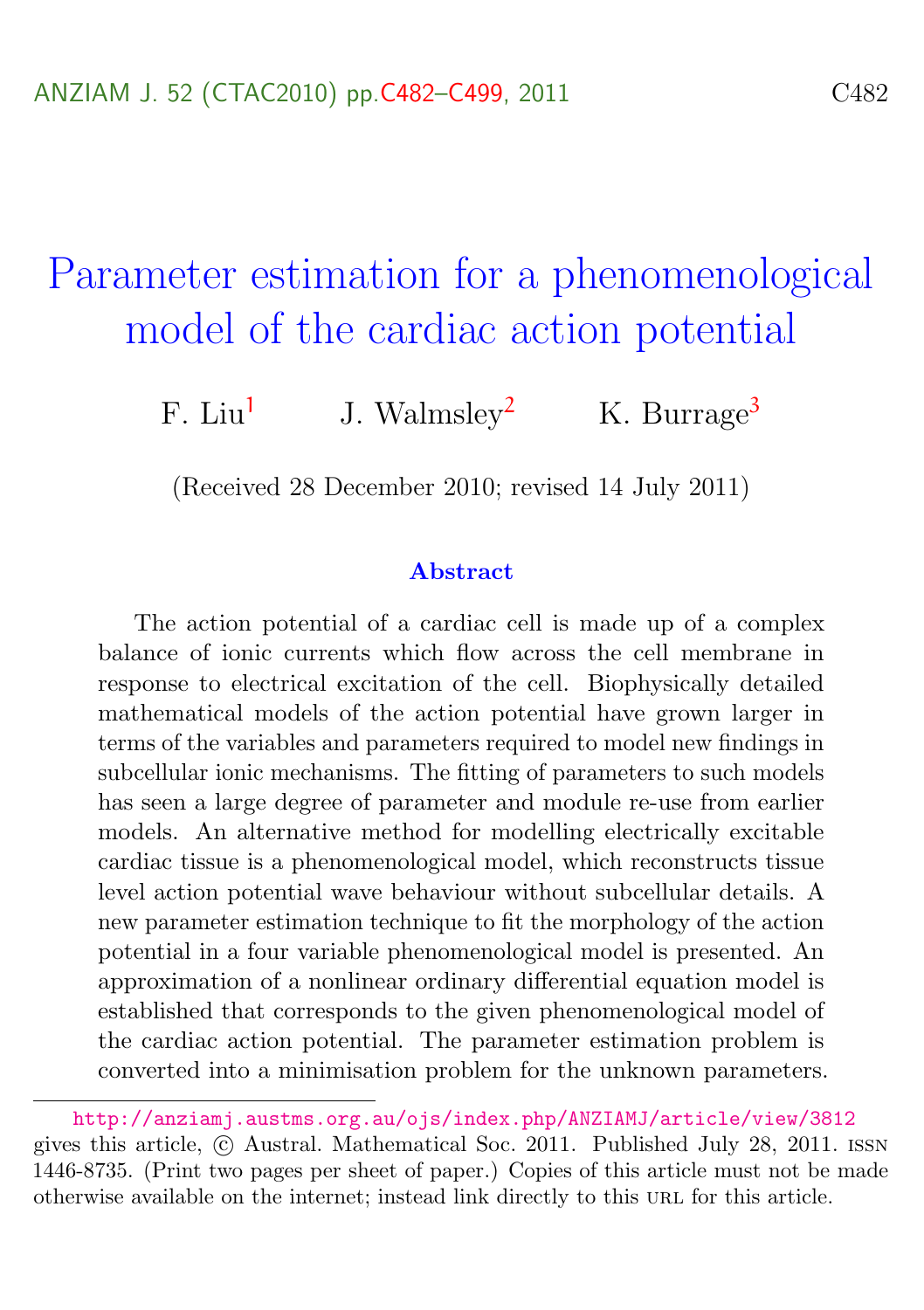A modified hybrid Nelder–Mead simplex search and particle swarm optimisation then solves the minimisation problem for the unknown parameters. The successful fitting of data generated from a well known biophysically detailed model is demonstrated. A successful fit to an experimental action potential recording that contains both noise and experimental artefacts is also produced. The parameter estimation method's ability to fit a complex morphology to a model with substantially more parameters than previously used is established.

## **Contents**

|       | 1 Introduction                                                                                                                 | C483                                 |  |  |  |
|-------|--------------------------------------------------------------------------------------------------------------------------------|--------------------------------------|--|--|--|
|       | 2 Model structure                                                                                                              |                                      |  |  |  |
|       | 3 Parameter estimation technique                                                                                               |                                      |  |  |  |
| 4     | Results<br>Example: Fitting Luo–Rudy 500 ms data and Luo–Rudy 1000 ms<br>4.1<br>4.2 Example: Fitting to experimental data C493 | C <sub>493</sub><br>C <sub>493</sub> |  |  |  |
| $5 -$ | <b>Conclusions</b>                                                                                                             |                                      |  |  |  |
|       | <b>References</b>                                                                                                              | 0497                                 |  |  |  |

## <span id="page-1-0"></span>1 Introduction

The action potential (ap) of a cardiac cell is caused by the flow of ions across the cell membrane through proteins known as ion channels. The opening and closing of many of these ion channels depends on the potential difference across the membrane, referred to as the membrane potential. The cell remains at a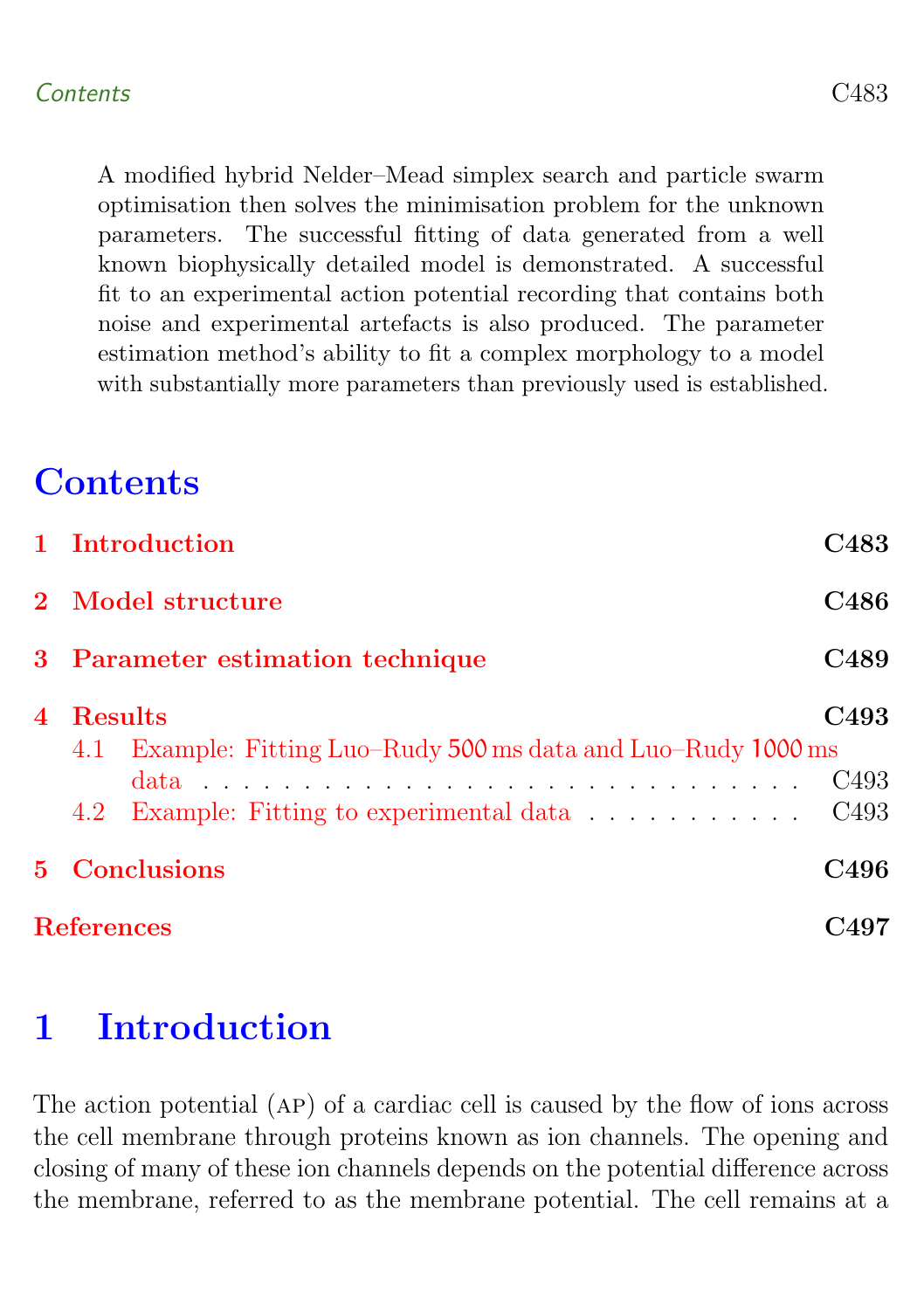#### <span id="page-2-0"></span>1 Introduction C484

steady state or resting potential until the membrane potential is perturbed by either an injection of current into the cell through an electrode or a flow of charged ions from a neighbouring cell through gap junctions, a type of ion channel. This slight change in membrane potential causes the sodium channels to open which depolarizes the cell as positively charged sodium ions flow into the cell, inducing a sharp rise in the membrane potential known as the upstroke. Following the upstroke, an outward flux of potassium from the cell is opposed by a flow of calcium into the cell, producing a low gradient or plateau phase. Repolarisation of the cell and a return to the steady state potential results from the deactivation of the calcium current and the continuation of the potassium currents into the cell until the rest potential is reached. During the final stage of the ap, potassium and sodium ions are extruded from the cell through a series of pumps and ionic exchangers. If the cell is stimulated again before it has completed this process then the duration of the ap is shortened as there remains insufficient calcium outside the cell to counteract the outward flow of potassium. This property is known as ap duration restitution. The velocity and magnitude of the upstroke will also be reduced, slowing the conduction velocity of the ap in tissue, known as conduction velocity restitution. The phases of the ap are labelled in Figure [1](#page-6-0) [\[1\]](#page-15-1).

The construction and parameterisation of a model of the electrical activity of a cardiac cell is a complex and difficult process. Mathematical models of the ap of a ventricular myocyte, the commonest electrically active cell in the heart, may feature as many as 67 variables [\[2\]](#page-15-2) and include subcellular phenomena such as calcium handling and complex Markov formulations of ion channel gating kinetics. These biophysically detailed models have seen a large degree of parameter and module re-use from earlier models [\[3\]](#page-16-0) which is inconsistent in factors such as species or temperature in the experiment performed. Often the data required to parameterise and validate a model for a particular current in the species in question cannot be found within the literature as it is either difficult or impossible to obtain, too time consuming to generate or is of insufficient interest to experimentalists. Given a valid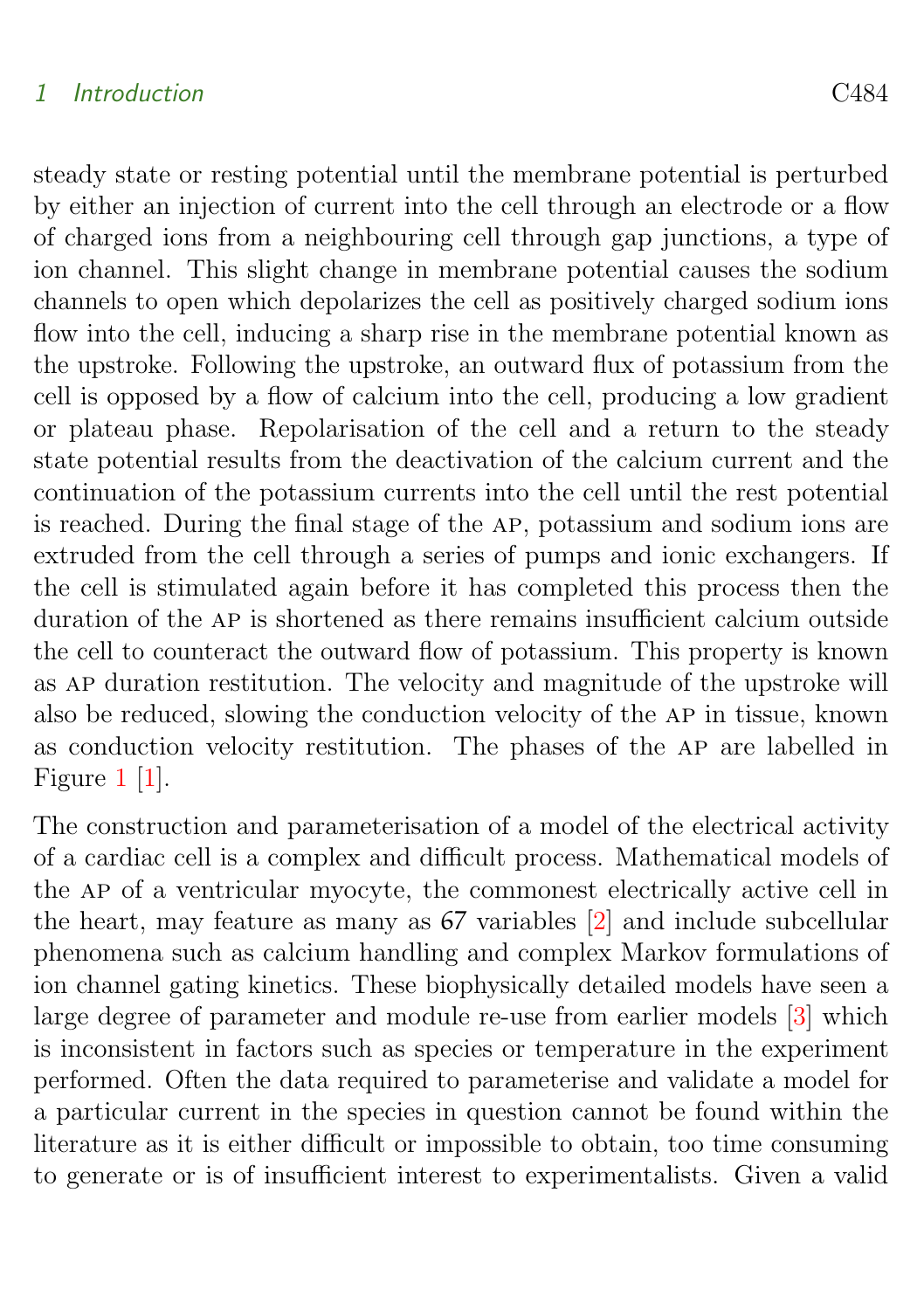#### <span id="page-3-0"></span>1 Introduction C485

parameter set, such models often need to be refitted to different regions of the same heart which can exhibit heterogeneity in electrophysiological properties, such as the conductances of various currents and the overall morphology of the ap.

An alternative method for modelling cardiac tissue is a phenomenological model  $[4, 5]$  $[4, 5]$  $[4, 5]$ , which seeks to reconstruct the behaviour of the AP without resorting to the use of a biophysically detailed model. Properties such as ap morphology, dynamic restitution and conduction velocity restitution may all be fitted using this approach given appropriate experimental data from microelectrode or optical mapping experiments. The resulting model may then be used to investigate tissue level phenomena such as spiral waves during ventricular fibrillation.

A new parameter estimation technique to fit the morphology of the ap in the four variable, Bueno-Orovio phenomenological model [\[5\]](#page-16-2) is proposed. The model is described in Section [2.](#page-4-0) The parameter space of the model, whilst significantly smaller than those in biophysically detailed models, is of large dimension (29 parameters). Many of these parameters have effects that only manifest themselves during certain temporal regions of the ap. In published parameter sets [\[5,](#page-16-2) [6\]](#page-16-3) large ranges are seen in the values of parameters between different fits to the data. Furthermore, some parameters have a strong role in defining the ap morphology, whereas others control other properties such as dynamic restitution and thus have little effect on morphology. The parameter surface of the model therefore has regions of low and high sensitivity which vary with dimension and size of the parameter.

The parameter estimation of the model is converted into a minimisation problem for the unknown parameters. A modified hybrid Nelder–Mead simplex search and particle swarm optimisation is then used to minimise the objective function. This is discussed further in Section [3.](#page-7-0) Finally, both data generated from the Luo–Rudy model [\[7\]](#page-16-4), paced at both 500 ms and 1000 ms cycle lengths, and an experimentally recorded ap from an isolated guinea pig ventricular myocyte [\[6\]](#page-16-3) are used as target data for the minimisation process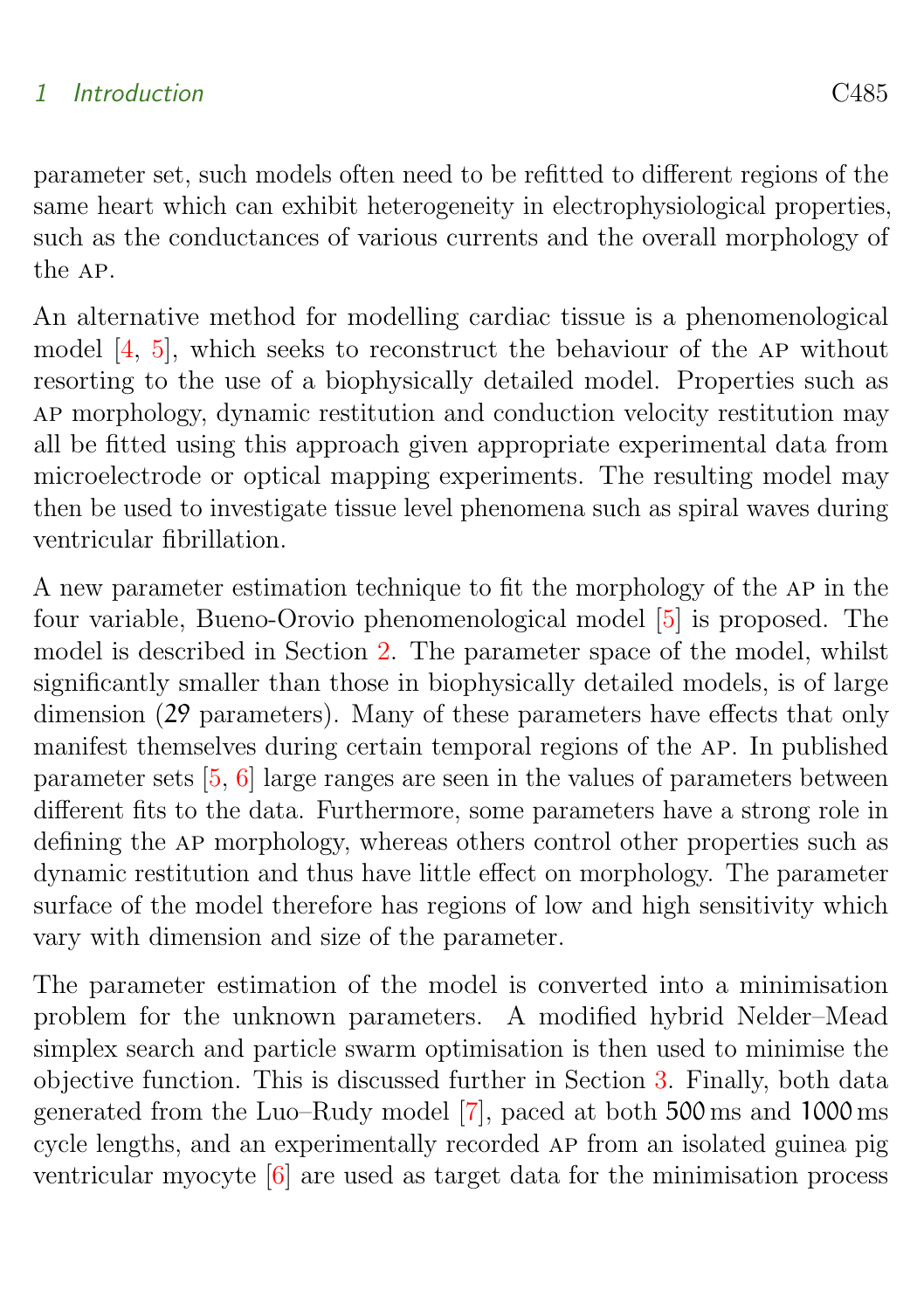#### <span id="page-4-2"></span>2 Model structure C486

and to assess the success of the procedure by reference to a least squares objective function.

## <span id="page-4-0"></span>2 Model structure

The work presented in this section is based on the phenomenological model [\[5\]](#page-16-2) of the ventricular ap. This phenomenological model is based upon the Fenton–Karma model [\[4\]](#page-16-1). This version of the model was chosen because the additional fourth variable provides the flexibility required to fit a wide variety of experimentally observed ap morphologies, whereas earlier versions were unable to reproduce ap morphology satisfactorily. As ap morphology is the focus of this paper this model property is the overriding concern.

The model consists of a total of four variables. The dimensionless voltage variable  $\mu$  is rescaled to dimensions of millivolts  $(mV)$  using the formula  $V_{mV} = Vu + R$ . As u generally takes the value zero at rest, R is in effect the rest potential of the data, that is to say the transmembrane potential at which the cell sits at a steady state when exposed to no external stimulus at physiological extracellular ionic concentrations. The other three variables  $v$ , w and s act as gating variables, and control the activation and deactivation of the currents. The model equations are

<span id="page-4-1"></span>
$$
\frac{\partial u}{\partial t} = \nabla (D\nabla u) - (J_{\text{fi}} + J_{\text{so}} + J_{\text{si}} + J_{\text{stim}}),\tag{1}
$$

$$
\frac{\partial v}{\partial t} = [1 - H(u - \theta_v)](v_{\infty} - v)/\tau_v^- - H(u - \theta_v)v/\tau_v^+, \qquad (2)
$$

$$
\frac{\partial w}{\partial t} = [1 - H(u - \theta_w)](w_\infty - v) / \tau_w^- - H(u - \theta_w) w / \tau_w^+, \tag{3}
$$

$$
\frac{\partial s}{\partial t} = (\{1 + \tanh[k_s(u - u_s)]\}/2 - s)/\tau_s, \qquad (4)
$$

where H is the Heaviside function. The currents  $J_{fi}$ ,  $J_{so}$  and  $J_{si}$  are

$$
J_{\text{fi}} = -\nu H(u - \theta_{\nu})(u - \theta_{\nu})(u_{\mu} - u)/\tau_{\text{fi}}\,,\tag{5}
$$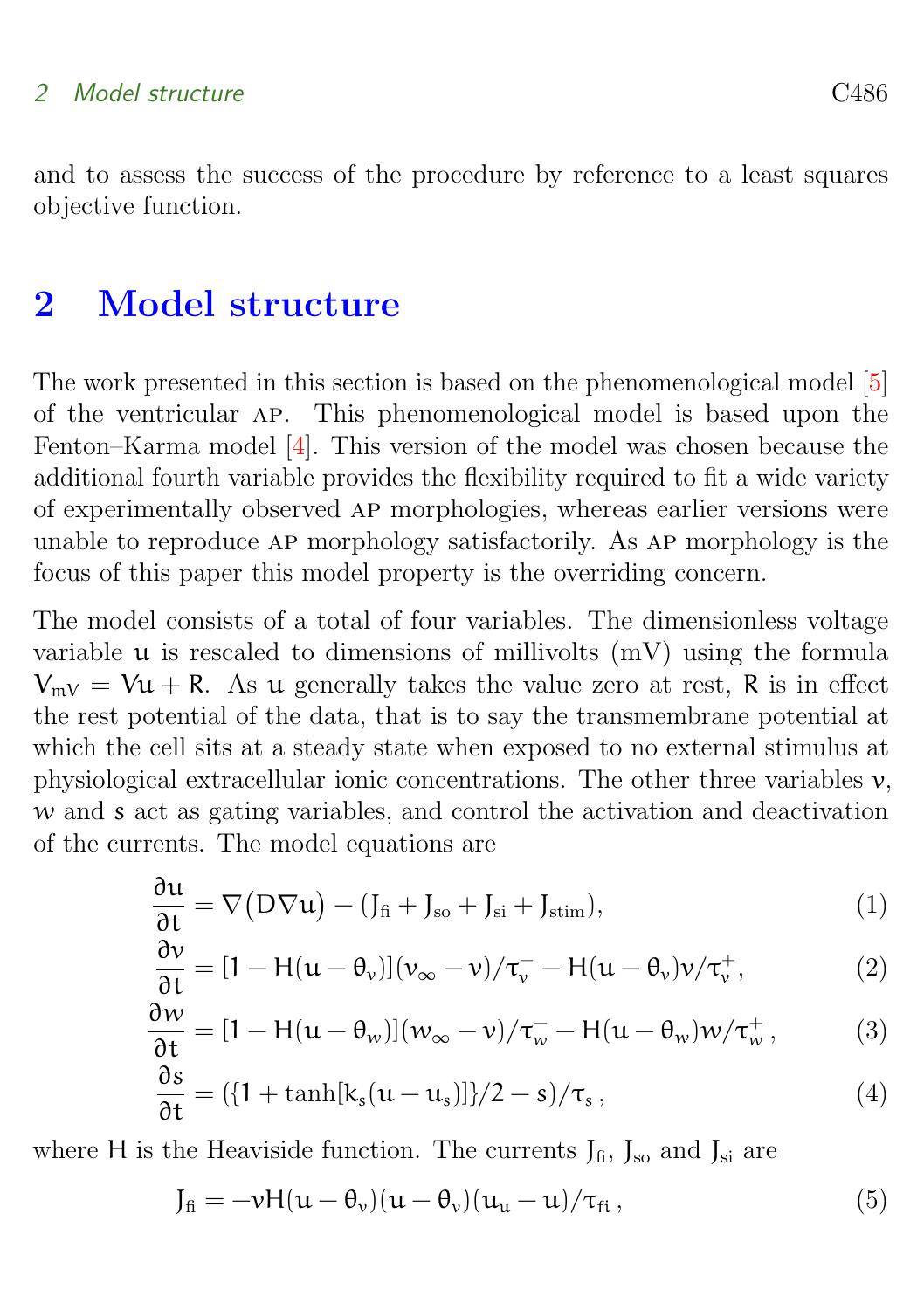#### <span id="page-5-0"></span>2 Model structure C487

$$
J_{\rm so} = (u - u_{\rm o})[1 - H(u - \theta_w)]/\tau_{\rm o} + H(u - \theta_w)/\tau_{\rm so},\tag{6}
$$

$$
J_{si} = -H(\mu - \theta_w)ws/\tau_{si}, \qquad (7)
$$

and  $J_{\text{stim}}$  is the applied stimulus current. Furthermore, some of the time constants themselves depend on the membrane potential as follows

$$
\tau_{\nu}^- = [1 - H(u - \theta_{\nu}^-)]\tau_{\nu 1}^- + H(u - \theta_{\nu}^-)\tau_{\nu 2}^-, \qquad (8)
$$

$$
\tau_{w}^{-} = \tau_{w1}^{-} + (\tau_{w2}^{-} - \tau_{w1}^{-})\{1 + \tanh[k_{w}^{-}(\mathfrak{u} - \mathfrak{u}_{w}^{-})]\}/2\,,\tag{9}
$$

$$
\tau_{so} = \tau_{so1} + (\tau_{so2} - \tau_{so1})\{1 + \tanh[k_{so}(u - u_{so})]\}/2, \qquad (10)
$$

$$
\tau_s = [1 - H(u - \theta_w)]\tau_{s1} + H(u - \theta_w)\tau_{s2}, \qquad (11)
$$

$$
\tau_o = [1 - H(u - \theta_o)]\tau_{o1} + H(u - \theta_o)\tau_{o2}.
$$
 (12)

The steady state values are

$$
\nu_{\infty} = \begin{cases} 0, & u < \theta_{\nu}^{-}, \\ 1, & u \geqslant \theta_{\nu}^{-}, \end{cases} \tag{13}
$$

$$
w_{\infty} = (1 - H(u - \theta_o))(1 - u/\tau_{w\infty}) + H(u - \theta_o)w_{\infty}^*.
$$
 (14)

The model employs a diffusion term in Equation [\(1\)](#page-4-1) and so is similar to the monodomain equations used to simulate cardiac electrophysiology for biophysically detailed models [\[8\]](#page-16-5). However, in the course of simulation, diffusion is taken to be constant at  $1.171 \text{ cm}^2/\text{s}$ , based on experimental measurements of human ventricular cell size and conductances. Thus, the relation in [\(1\)](#page-4-1) becomes the Laplacian as the constant diffusion coefficient may be moved outside of the gradient operator. It is noted that this model can equally well take into account factors such as fibre orientation by setting the diffusion parameter D to be a conductivity tensor, at which point this property will no longer hold [\[4\]](#page-16-1). As the parameter estimation method is concerned only with AP morphology,  $D = 0$  is used in this study.

The currents represent an approximation to groups of currents observed in the cell rather than having a biophysical meaning. The behaviour of the model is shown in Figure [1](#page-6-0) using the human epicardial cell parameter set from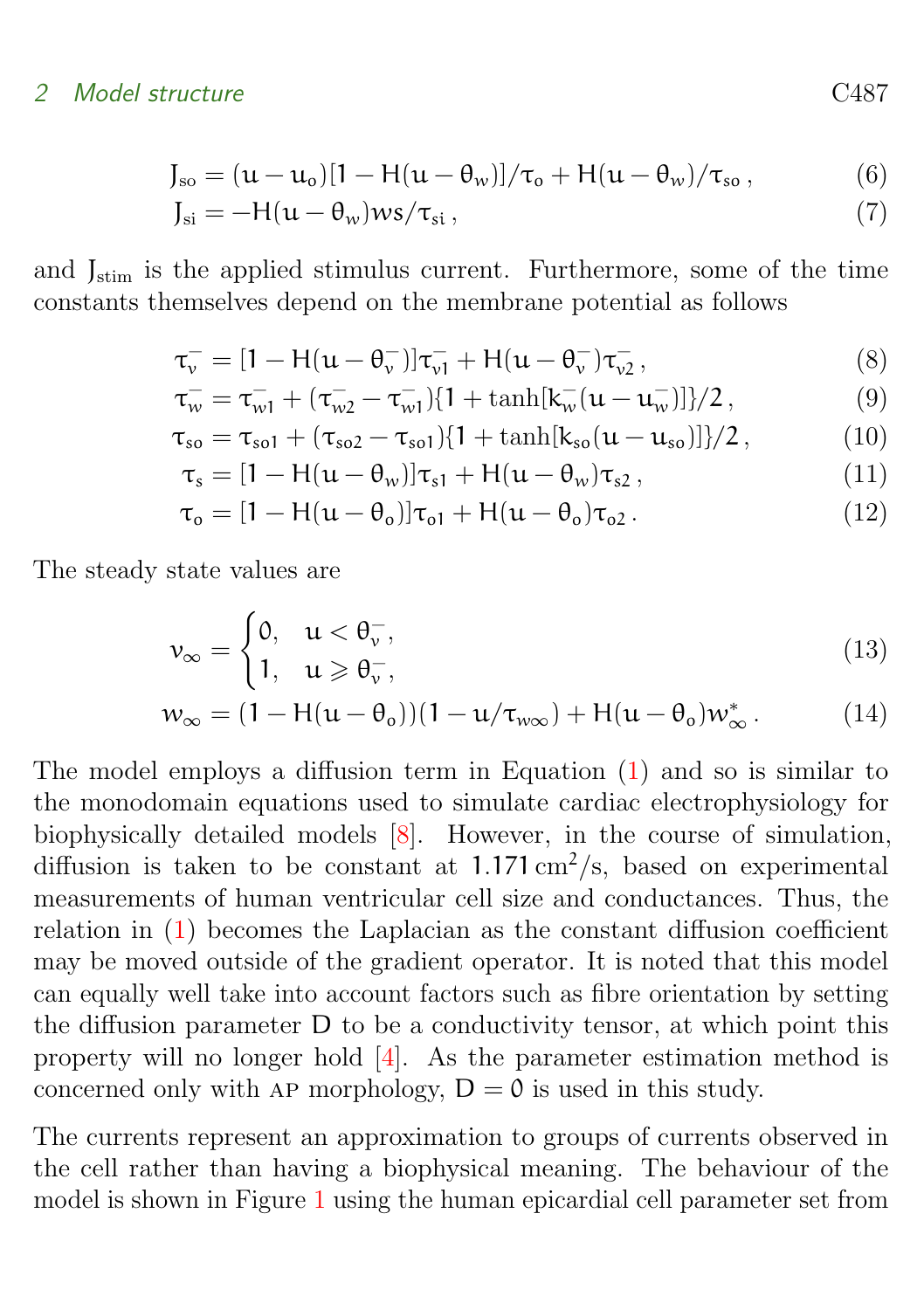#### <span id="page-6-1"></span>2 Model structure C488



<span id="page-6-0"></span>Figure 1: Simulated data using the epicardial data set provided after five stimuli to reach steady state at a pacing frequency of 1000 ms. The variables of the model **u**, **v**, **w** and **s** and the currents  $J_{fi}$ ,  $J_{so}$  and  $J_{si}$  over the same ap are shown. In the first figure, the four basic phases of the ap are shown against the variable u. The point A marks the upstroke, B the plateau phase, C repolarization, and D the resting phase.

Bueno–Orovio et al. [\[5\]](#page-16-2) in response to a stimulus current of non-dimensional magnitude  $-0.5$  and of duration 2 ms. The behaviour of the potential  $u$ , the gating variables v, w and s and the currents  $J_{fi}$ ,  $J_{so}$  and  $J_{si}$  are shown. The same stimulus magnitude and duration are used for the parameter fitting process.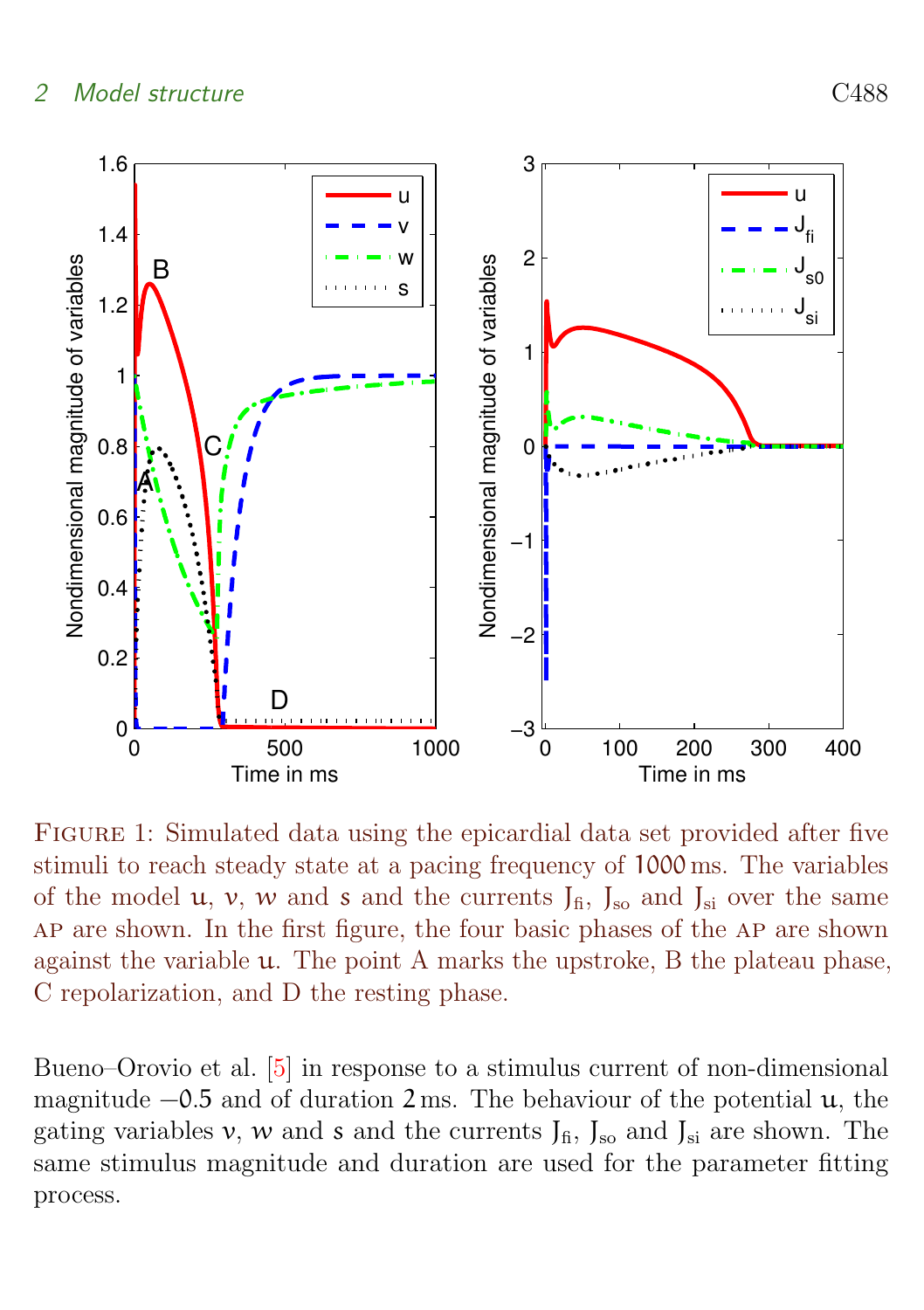<span id="page-7-1"></span>This model reproduces physiological properties such as maximum velocity of upstroke, threshold of excitation, ap morphology, dynamic restitution curves and conduction velocity restitution curves.

## <span id="page-7-0"></span>3 Parameter estimation technique

Nonlinear programming methods have been applied to solve the global optimization of continuous-variable functions [\[9\]](#page-16-6). Searching a continuous-variable function under a given search domain must locate the global optimum without being trapped in local solutions. Optimization techniques can be classified into two broad categories: traditional direct search techniques (such as simplex search methods) and evolutionary techniques (such as the particle swarm optimization). The Nelder–Mead method [\[10\]](#page-16-7) is a simple direct search technique that has been widely used in various unconstrained optimization scenarios. One of the reasons for its popularity is that the method is easy to implement and does not need the derivatives of the function under exploration. However, one has to be very careful when using the Nelder–Mead method since it can be sensitive to the choice of initial points and is not guaranteed to attain the global optimum. Eberhart and Kennedy [\[11\]](#page-16-8) proposed a new heuristic algorithm called particle swarm optimization (PSO). The theory of pso lets each particle fly through a multidimensional search space while the particles' velocity and position are constantly updated based on the best previous performance of the particle and of the particles' neighbours, as well as the best performance of particles in the entire population. pso has been successful in optimizing various continuous nonlinear functions, including nonlinear unknown parameters and unknown domains of parameters.

A new parameter estimation technique is proposed, that is, a modified hybrid Nelder–Mead simplex search and a particle swarm optimization method to fit the morphology of the ap in the four variable Bueno–Orovio phenomenological model.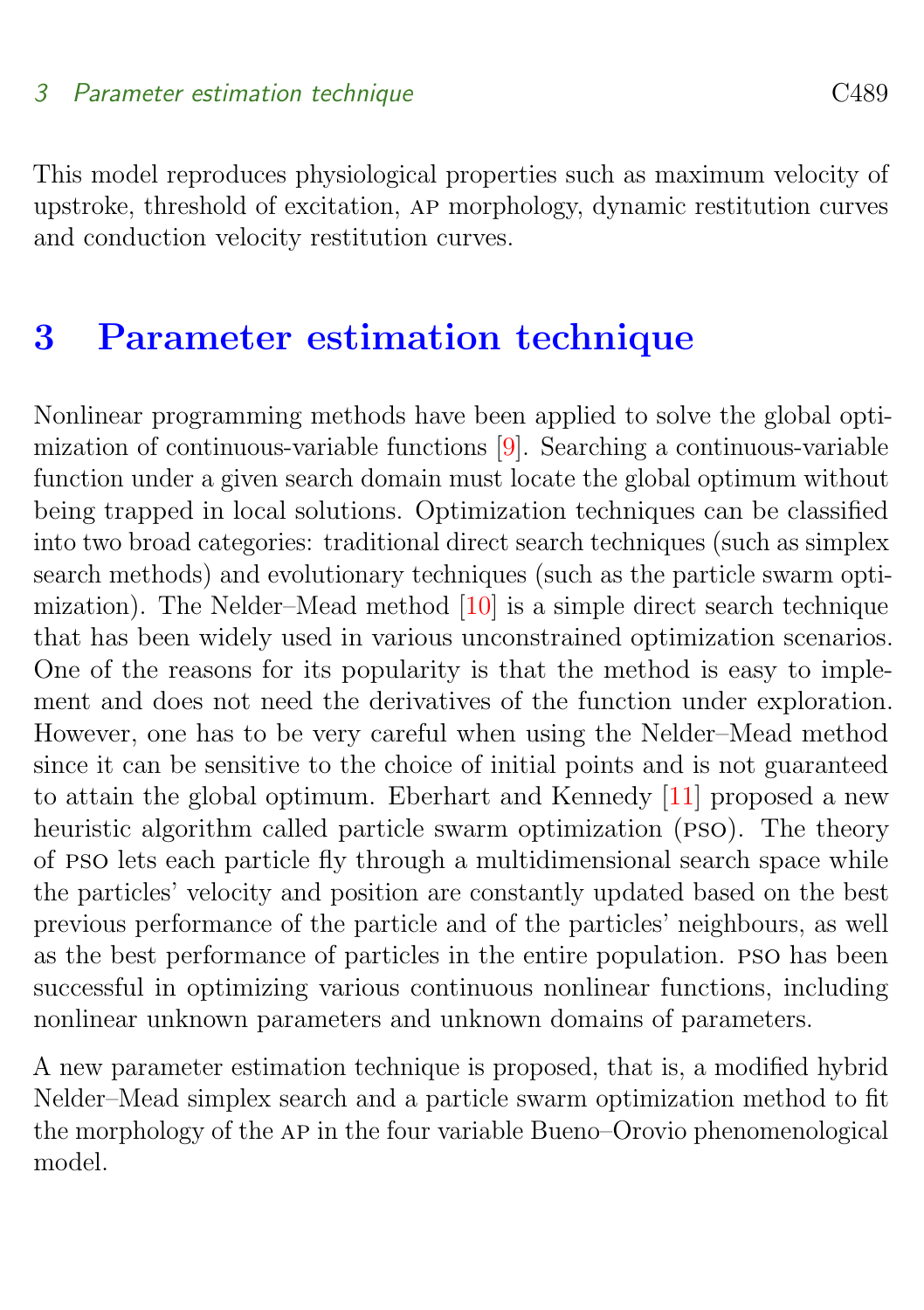#### 3 Parameter estimation technique C<sub>490</sub> C<sub>490</sub>

The governing deterministic dynamical system can be written as a system of differential equations with m unknown parameters,

$$
\frac{dy(t)}{dt} = f(t, y, \lambda_1, \lambda_2, \dots, \lambda_m), \quad 0 \leq t \leq T,
$$
\n(15)

$$
y(0) = y^0, \tag{16}
$$

where  $\mathbf{y} = (y_1, y_2, \dots, y_n)^\mathsf{T}$  and  $\mathbf{f} = (f_1, f_2, \dots, f_n)^\mathsf{T}$  are n-dimensional vector functions,  $f_i$   $(i = 1, 2, ..., n)$  may be nonlinear with respect to the unknown parameters  $\lambda_i$  ( $i = 1, \ldots, m$ ),  $m$  is the number of parameters,  $n$  is the number of species.

The differential/algebraic system solver was used to solve the system of differential equations. The differential/algebraic system is based on the backward difference formulas, and approximates the derivatives using the kth order backward difference formulas, where k ranges from one to five. At every step it chooses the order k and stepsize based on the behaviour of the solution.

Let  $(\lambda_1, \lambda_2, \ldots, \lambda_m) \in \mathbb{R}$ , where R is a bounded domain of the form

$$
R = [\lambda_1^{\text{(min)}}, \lambda_1^{\text{(max)}}] \times [\lambda_2^{\text{(min)}}, \lambda_2^{\text{(max)}}] \times \cdots \times [\lambda_m^{\text{(min)}}, \lambda_m^{\text{(max)}}]. \tag{17}
$$

Let  $y_i(t_k)$  be given target solutions of [\(15\)](#page-7-0) and [\(16\)](#page-7-0), while the  $y_{i,k}$  are numerical solutions of  $(15)$  and  $(16)$  using differential/algebraic system solver for given  $\lambda = (\lambda_1, \lambda_2, \ldots, \lambda_m) \in \mathbb{R}$ . The error of the given parameter vector  $\lambda^* = (\lambda_1^*, \lambda_2^*, \dots, \lambda_m^*) \in \mathsf{R}$  of [\(15\)](#page-7-0) is

<span id="page-8-0"></span>
$$
\underline{g}(\lambda^*) = \min_{\lambda \in R} \underline{g}(\lambda) = \min_{\lambda \in R} \left\{ \frac{1}{n} \sum_{i=0}^n \left[ \sqrt{\frac{\sum_{k=0}^N (y_i(t_k) - y_{i,k})^2}{N+1}} \right] \right\}
$$
(18)

where  $T = N\tau$  and  $\tau$  is a time step.

A modified hybrid Nelder–Mead simplex search and a particle swarm optimization method that tries to find a potential global minimum  $g(\lambda^*)$  of a multimodal, continuous-variable function in [\(15\)](#page-7-0) is now described.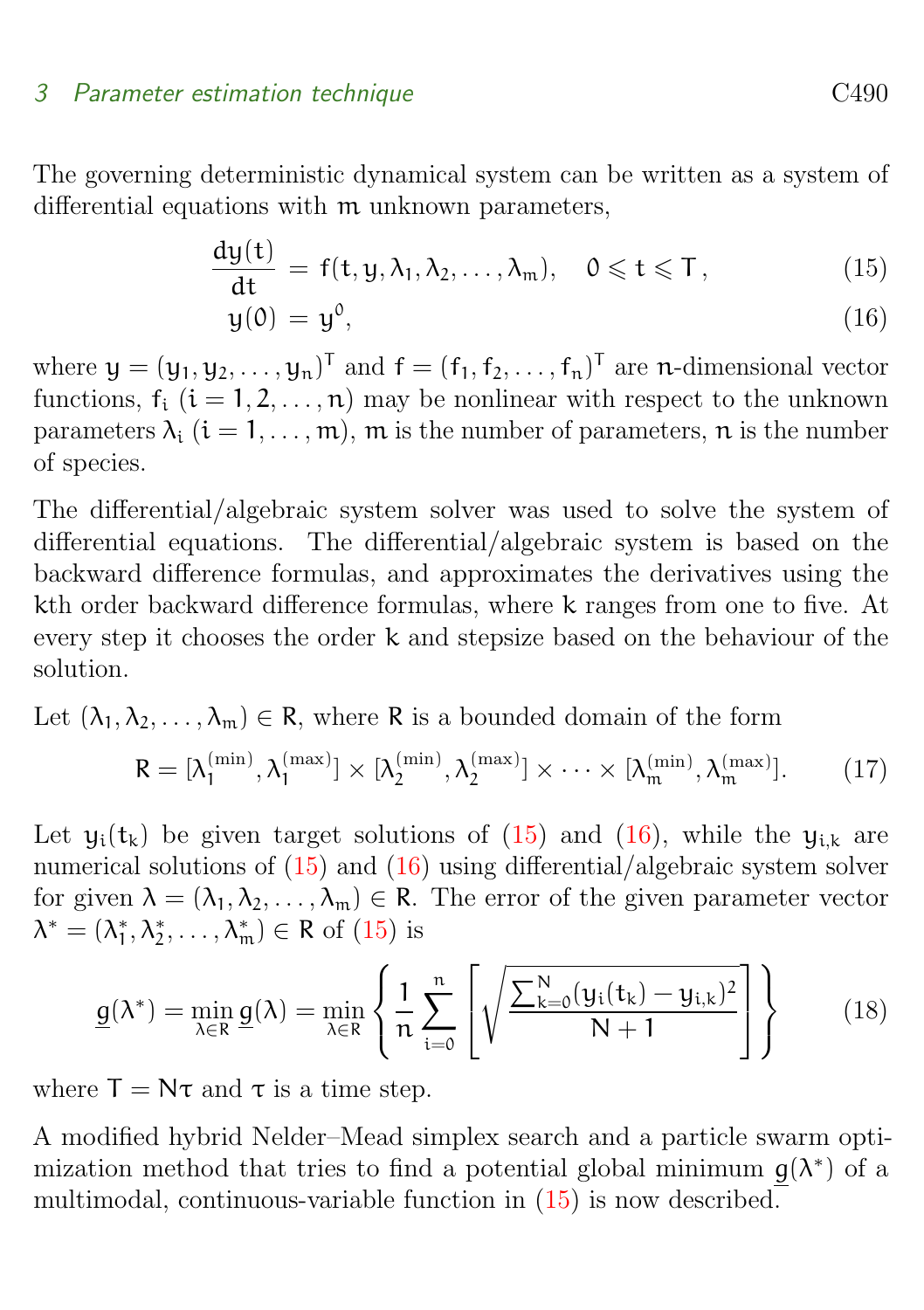<span id="page-9-1"></span>The novel mh–nmss-pso is based on the Nelder–Mead simplex search method (nmss) [\[10\]](#page-16-7) and the particle swarm optimization (pso) algorithm [\[11\]](#page-16-8) for the optimization of multimodal functions. The nmss focuses on "exploitation"; the pso focuses on "exploration". The first major difference between nmss and pso is the choice of initial points. In the nmss, the initial points are pre-determined, but they are a set of random points in pso. The second difference is with the directions and conditions of the preceding steps. The pso proceeds by moving towards those points that have better (objective) function values, whereas the nmss evolves by moving away from a point that has the worst performance.

Taking the better characteristics of each method, a modified hybrid Nelder– Mead simplex search and particle swarm optimization method is proposed.

An initial population,  $3m + 1$  particles, is constructed in two parts. Firstly, the standard starting point is used in the nmss to form an initial simplex of  $m + 1$  particles, and an additional  $2m$  particles are randomly generated in the pso part. The population of 2m particles in the pso part may be a worthy investment as they may bring about an early convergence to the vicinity of the global optimum.

A total of  $3m + 1$  particles are sorted by their objective function value  $g(\lambda^*)$ in  $(18)$ , and the best m particles are saved for subsequent use in the simplex search part of the hybrid method. Joined by the m best particles and the  $(m + 1)$ th particle, the last  $2m$  particles are adjusted by the PSO method (that is, selection and velocity update). The procedure for adjusting the last 2m particles involves selection of the global best particle, selection of the neighbourhood best particles, and finally velocity updates.

<span id="page-9-0"></span>The modified hybrid Nelder–Mead simplex search and particle Swarm optimization (mh–nmss–pso) algorithm is summarised in Algorithm [1.](#page-9-0)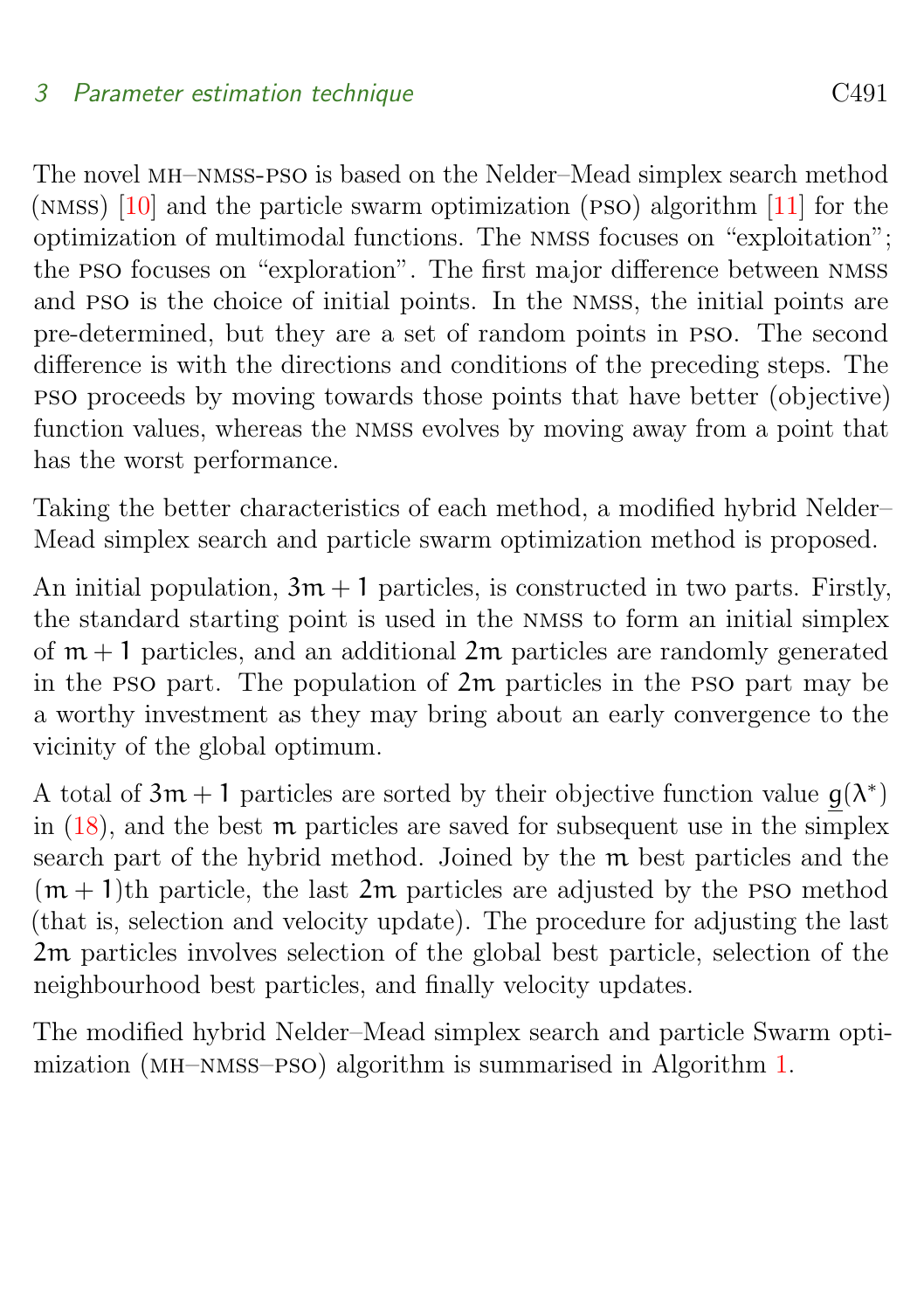| Algorithm 1: MH-NMSS-PSO                                                                                           |                                                                                                                                                           |  |  |  |  |  |  |
|--------------------------------------------------------------------------------------------------------------------|-----------------------------------------------------------------------------------------------------------------------------------------------------------|--|--|--|--|--|--|
| <b>Input:</b> Intervals                                                                                            |                                                                                                                                                           |  |  |  |  |  |  |
|                                                                                                                    | $R = [\lambda_1^{(min)}, \lambda_1^{(max)}] \times [\lambda_2^{(min)}, \lambda_2^{(max)}] \times \cdots \times [\lambda_m^{(min)}, \lambda_m^{(max)}]$ to |  |  |  |  |  |  |
| search for solution within, initial velocities, given target                                                       |                                                                                                                                                           |  |  |  |  |  |  |
| solutions $y_i(t_k)$ , $(i = 1, \ldots, m; k = 1, \ldots, n)$ , the error                                          |                                                                                                                                                           |  |  |  |  |  |  |
| parameter $\epsilon$ and the number of iterations $N_{iter}$ .                                                     |                                                                                                                                                           |  |  |  |  |  |  |
| <b>Output:</b> The best parameter estimation values $\lambda^* = (\lambda_1^*, \lambda_2^*, \dots, \lambda_m^*)$ . |                                                                                                                                                           |  |  |  |  |  |  |
| 1 Generate a population of size $3m + 1$ ;                                                                         |                                                                                                                                                           |  |  |  |  |  |  |
| 2 for $IT = 1 : N_{iter}$ do                                                                                       |                                                                                                                                                           |  |  |  |  |  |  |
| (i) Evaluation and Ranking: evaluate the objective function<br>3                                                   |                                                                                                                                                           |  |  |  |  |  |  |
| value $g(\lambda)$ in (18) of each particle;                                                                       |                                                                                                                                                           |  |  |  |  |  |  |
| $\overline{4}$                                                                                                     | (ii) Nelder-Mead simplex search method: apply a NMSS operator to                                                                                          |  |  |  |  |  |  |
| the best $m + 1$ particles and replace the $(m + 1)$ th particle with the                                          |                                                                                                                                                           |  |  |  |  |  |  |
| update;                                                                                                            |                                                                                                                                                           |  |  |  |  |  |  |
| (iii) Particle Swarm Optimisation: apply the PSO operator for<br>5 <sup>5</sup>                                    |                                                                                                                                                           |  |  |  |  |  |  |
| updating 2m particles with the worst objective function value;                                                     |                                                                                                                                                           |  |  |  |  |  |  |
| if the stopping criterion $S_c < \epsilon$ then<br>6                                                               |                                                                                                                                                           |  |  |  |  |  |  |
| break;<br>$\overline{7}$                                                                                           |                                                                                                                                                           |  |  |  |  |  |  |
| end<br>8                                                                                                           |                                                                                                                                                           |  |  |  |  |  |  |
| <sub>9</sub> end                                                                                                   |                                                                                                                                                           |  |  |  |  |  |  |
|                                                                                                                    |                                                                                                                                                           |  |  |  |  |  |  |

The stopping criterion is then

$$
S_C = \left[\sum_{i=1}^{m+1} \frac{(\bar{g} - \sqrt{g_i})^2}{m+1}\right]^{1/2} < \epsilon,\tag{19}
$$

where

$$
g_i^* = \underline{g}(P_i) = \sqrt{g_i} = \sqrt{g_i(\lambda_{1,i}, \lambda_{2,i}, \ldots, \lambda_{m,i})} \,, \quad \bar{g} = \sum_{i=1}^{m+1} \frac{g_i^*}{m+1} \,,
$$

and  $\epsilon$  is a small error parameter.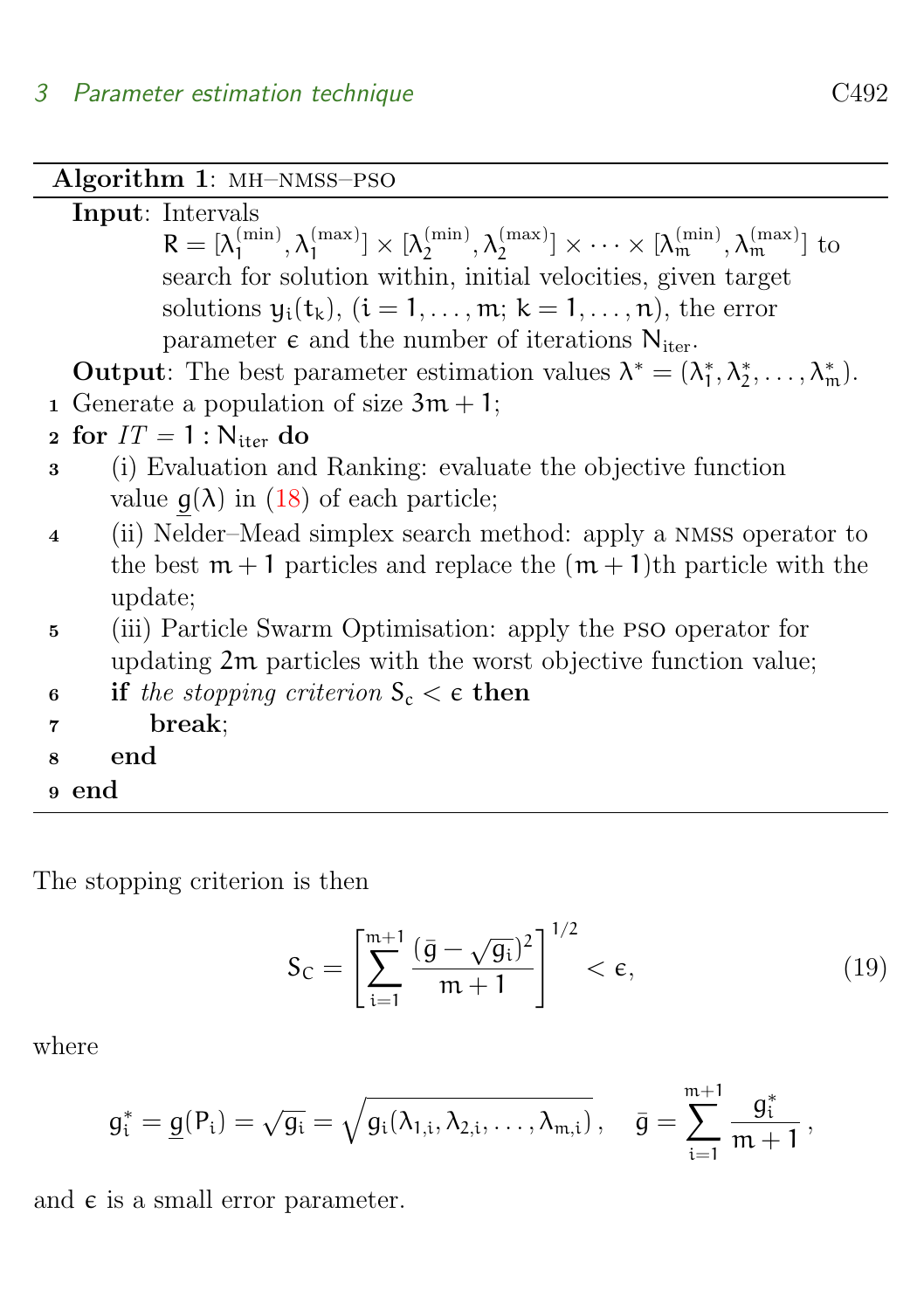#### <span id="page-11-3"></span>4 Results C493

All numerical methods and MH-NMSS-PSO have been implemented in Fortran 77 on a pc.

## <span id="page-11-0"></span>4 Results

The mh-nmss-pso algorithm and numerical technique are employed to estimate the parameters for the phenomenological model of the ap described in Section [2.](#page-4-0) The ranges used for our parameter estimation are based on [\[5\]](#page-16-2) and behaviour of the potential u.

## <span id="page-11-1"></span>4.1 Example: Fitting Luo–Rudy 500 ms data and Luo–Rudy 1000 ms data

Using the MH-NMSS-PSO algorithm and numerical technique, parameter estimates are obtained to fit the phenomenological model to data generated by the Luo–Rudy model [\[7\]](#page-16-4) paced at both 500 ms and 1000 ms cycle lengths. The dimensionless voltage variable  $\mu$  is rescaled to dimensions of Millivolts using the equation  $V_{mV} = V\mathfrak{u} + R$  to produce the final fits to the data that are shown in Figure [2.](#page-12-0) The estimated parameter values are listed in Table [1.](#page-14-1) Here Pa denotes parameter and gp denotes Guinea Pig.

### <span id="page-11-2"></span>4.2 Example: Fitting to experimental data

Using the MH-NMSS-PSO algorithm and numerical technique, parameter values are obtained to fit the phenomenological model to an experimentally recorded ap from an isolated guinea pig ventricular myocyte paced at a cycle length of 1000 ms. The experimental data used in this study has previously been detailed by Walmsley et al. [\[6\]](#page-16-3). The experiment was conducted in accordance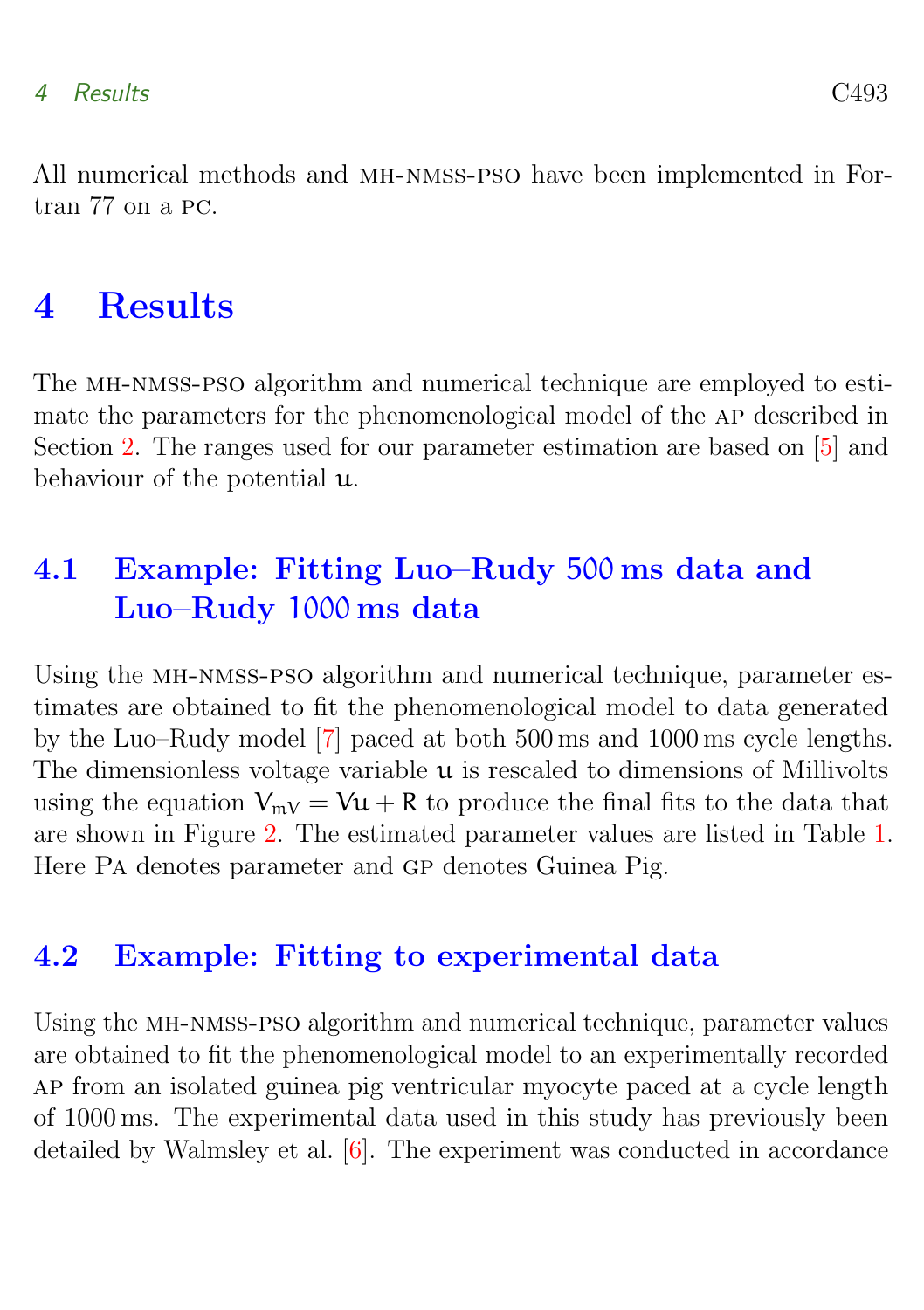<span id="page-12-1"></span>

<span id="page-12-0"></span>Figure 2: A comparison of the deterministic model obtained by refitting the parameters of the original model  $[5]$  to a sample AP generated by the Luo–Rudy model at cycle lengths of 500 ms and 1000 ms. The first figure has a 500 ms (2 Hz) cycle length and the second figure has a 1000 ms (1 Hz) cycle length. The horizontal axis has been truncated at 400 ms to better display the fit.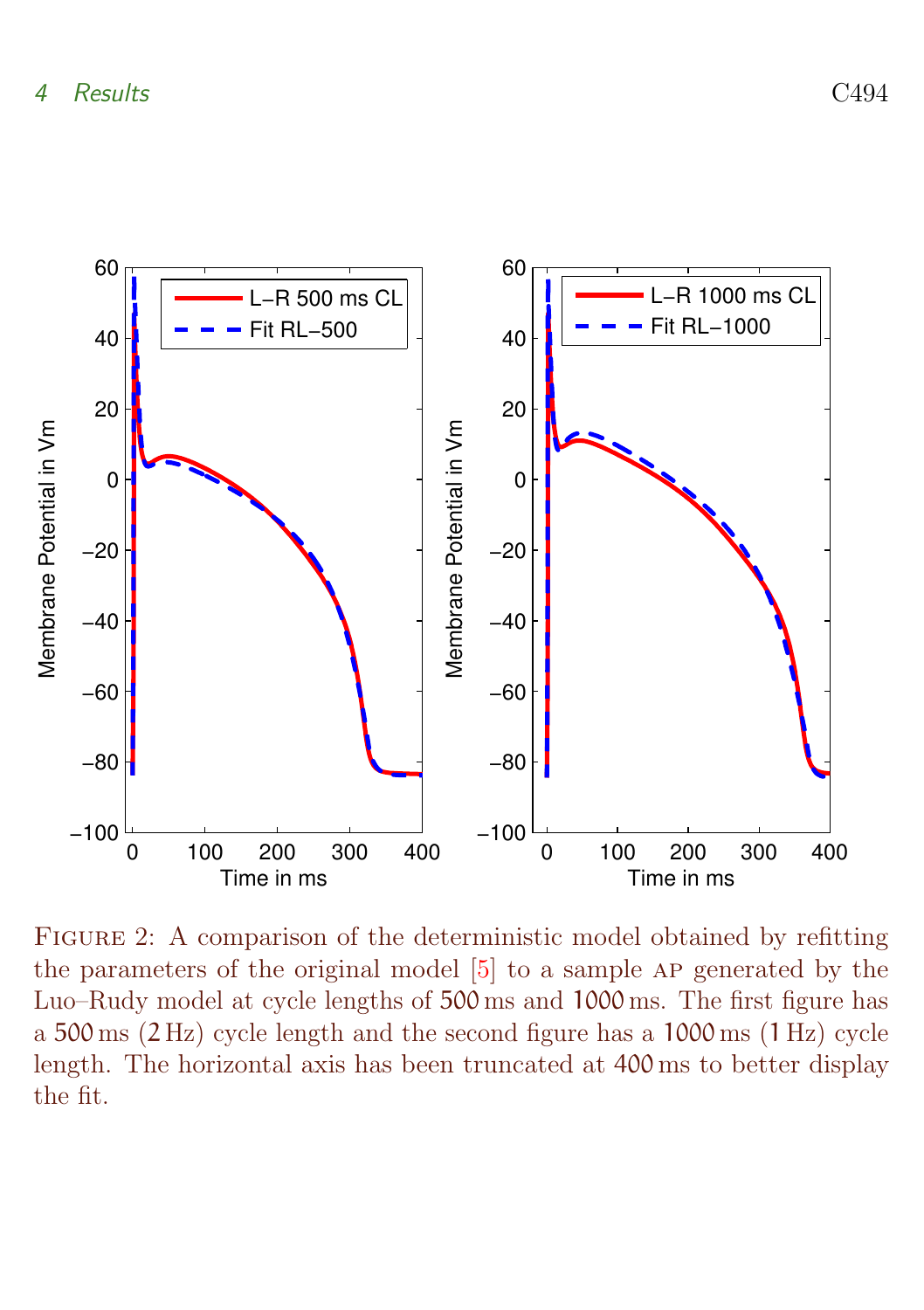

<span id="page-13-0"></span>FIGURE 3: A comparison of the deterministic model obtained by refitting the parameters of the original model to a sample ap drawn from the experimental data for a guinea pig isolated ventricular myocyte. The horizontal axis has been truncated at 300 ms to better display the fit in the second figure.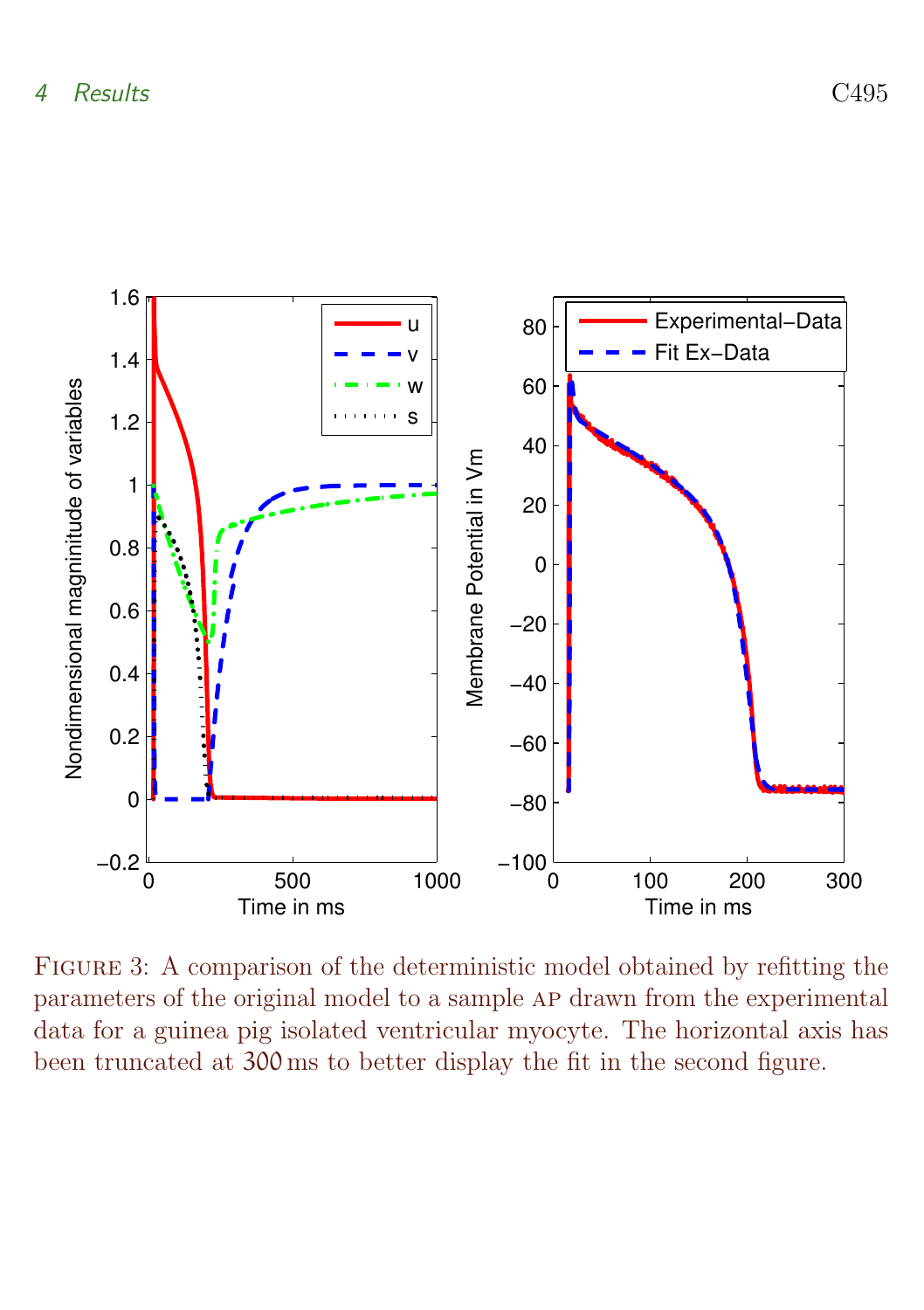| $10004$ parameter       |          |          |          |                      |           |           |           |  |  |
|-------------------------|----------|----------|----------|----------------------|-----------|-----------|-----------|--|--|
| PA                      | LR 500   | LR 1000  | GP       | Pа                   | LR 500    | LR 1000   | GP        |  |  |
| $\theta_{\rm v}$        | 0.4509   | 0.3647   | 0.3200   | $\theta_w$           | 0.0917    | 0.1265    | 0.1300    |  |  |
| $\theta_{\nu}^-$        | 0.0000   | 0.0060   | 0.1900   | $\theta_{\rm o}$     | 0.0000    | 0.0003    | 0.0060    |  |  |
| $\mathfrak{u}_s$        | 0.9185   | 0.9324   | 0.9800   | $\mathfrak{u}_{w}^-$ | 0.0000    | 0.0251    | 0.0175    |  |  |
| $\mathfrak{u}_{\rm so}$ | 0.7785   | 0.6324   | 0.7072   | $u_{11}$             | 1.9180    | 1.7530    | 1.6200    |  |  |
| $\mathfrak{u}_\alpha$   | 0.0000   | 0.0000   | 0.0000   | $\tau_{w}^{\infty}$  | 0.09323   | 0.0865    | 0.0410    |  |  |
| $\tau_{01}$             | 571.000  | 521.2769 | 456.3476 | $\tau_{02}$          | 8.8481    | 6.6474    | 6.1000    |  |  |
| $\tau_{s1}$             | 4.1762   | 2.7342   | 3.0600   | $\tau_{s2}$          | 12.5582   | 13.2947   | 2.1900    |  |  |
| $\tau_{\rm so1}$        | 44.1989  | 56.4735  | 30.9000  | $\tau_{so2}$         | 1.3781    | 1.2295    | 1.2874    |  |  |
| $\tau_{w1}^-$           | 58.2595  | 53.2368  | 6.1828   | $\tau_{w2}^-$        | 18.2595   | 125.8942  | 140.000   |  |  |
| $\tau_{\nu1}^-$         | 85.8577  | 71.7017  | 76.0000  | $\tau_{\nu2}^-$      | 973.0652  | 13.4584   | 10.300    |  |  |
| $\tau_{si}$             | 5.0682   | 3.8715   | 2.7844   | $\tau_{\nu}^+$       | 2.5500    | 2.1623    | 1.3500    |  |  |
| $\tau_w^+$              | 371.0585 | 348.6196 | 276.000  | $\tau_{\rm fi}$      | 0.2369    | 0.1809    | 0.1100    |  |  |
| $w^*_\infty$            | 0.8523   | 0.8266   | 0.8430   | $k_{so}$             | 2.2857    | 2.0647    | 2.0100    |  |  |
| $k_{w}^{-}$             | 61.9641  | 152.3928 | 206.9896 | $k_{s}$              | 2.0874    | 2.0952    | 2.8100    |  |  |
| V                       | 77.5000  | 81.6499  | 90.5000  | R                    | $-83.720$ | $-84.400$ | $-76.100$ |  |  |

<span id="page-14-1"></span> $T$ ABLE 1: Fitted parameter values

with the UK Home Office guidance on the Operation of Animals (Scientific Procedures) Act of 1986.

The estimated parameter values are shown in Table [1.](#page-14-1) The dimensionless voltage variable  $\mu$  is rescaled to dimensions of millivolts using the equation  $V_{mV} = Vu + R$  to produce the final fit to the experimental data, shown together with nondimensional magnitude of current variables in Figure [3.](#page-13-0)

The simulations produced give an excellent agreement with both the generated ap morphologies from the Luo–Rudy model and the experimental data.

## <span id="page-14-0"></span>5 Conclusions

The modified hybrid Nelder–Mead simplex search and particle swarm optimization is a valid method for the fitting of ap morphology in a cardiac electrophysiology tissue model. The closeness of fit achieved by the model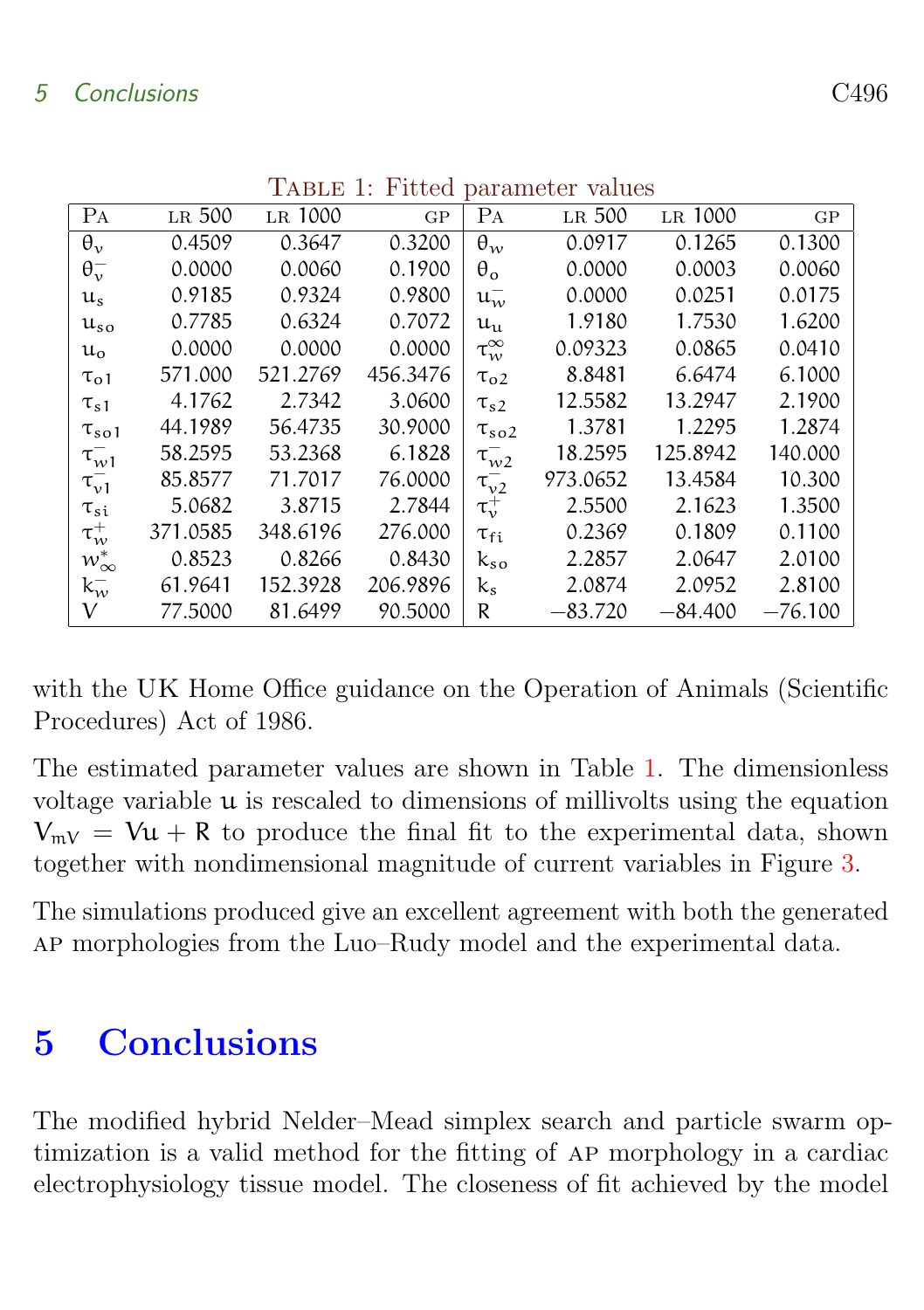#### <span id="page-15-3"></span>References C497

to data both artificially generated from a biophysically detailed cardiac electrophyslogy model and experimental data taken from an isolated ventricular myocyte has been shown. ap duration restitution properties, as described in Section [1,](#page-1-0) are not recovered adequately but this was not an aim of this study. This is shown by the variation in parameters between the 500 ms and 1000 ms columns in Table [1.](#page-14-1) Ideally, one set of parameters would describe both sets of data. The different results obtained indicate that fitting the model to an ap morphology derived from one cycle length is insufficient to fully parameterise all aspects of the model using this method. Extra data at different cycle lengths is required to do this. The program runs to a successful completion in a few minutes for the initial parameter ranges. However, the efficacy of this approach is very much dependent on the choice of initial ranges for the parameters. These techniques can be applied to the parameter estimation of other kinds of differential algebraic equations [\[12\]](#page-17-3).

Acknowledgements We thank Dr. Christian Bollensdorff and Maya Bahoshy of the Department of Physiology, Anatomy and Genetics, University of Oxford, UK, for the provision of experimental data for an isolated guinea pig ventricular myocyte. John Walmsley is funded by the Engineering and Physical Sciences Research Council through the Systems Biology DTC.

## <span id="page-15-0"></span>References

- <span id="page-15-1"></span>[1] E. Carmeliet and J. Vereecke, Cardiac Cellular Electrophysiology, Springer, 2002. [C484](#page-2-0)
- <span id="page-15-2"></span>[2] V. Iyer, R. Mazhari and R. Winslow, A computational model of the human left–ventricular epicardial myocyte, Biophys. J., 87, 2004, 1507–1525, [doi:10.1529/biophysj.104.043299](http://dx.doi.org/10.1529/biophysj.104.043299) [C484](#page-2-0)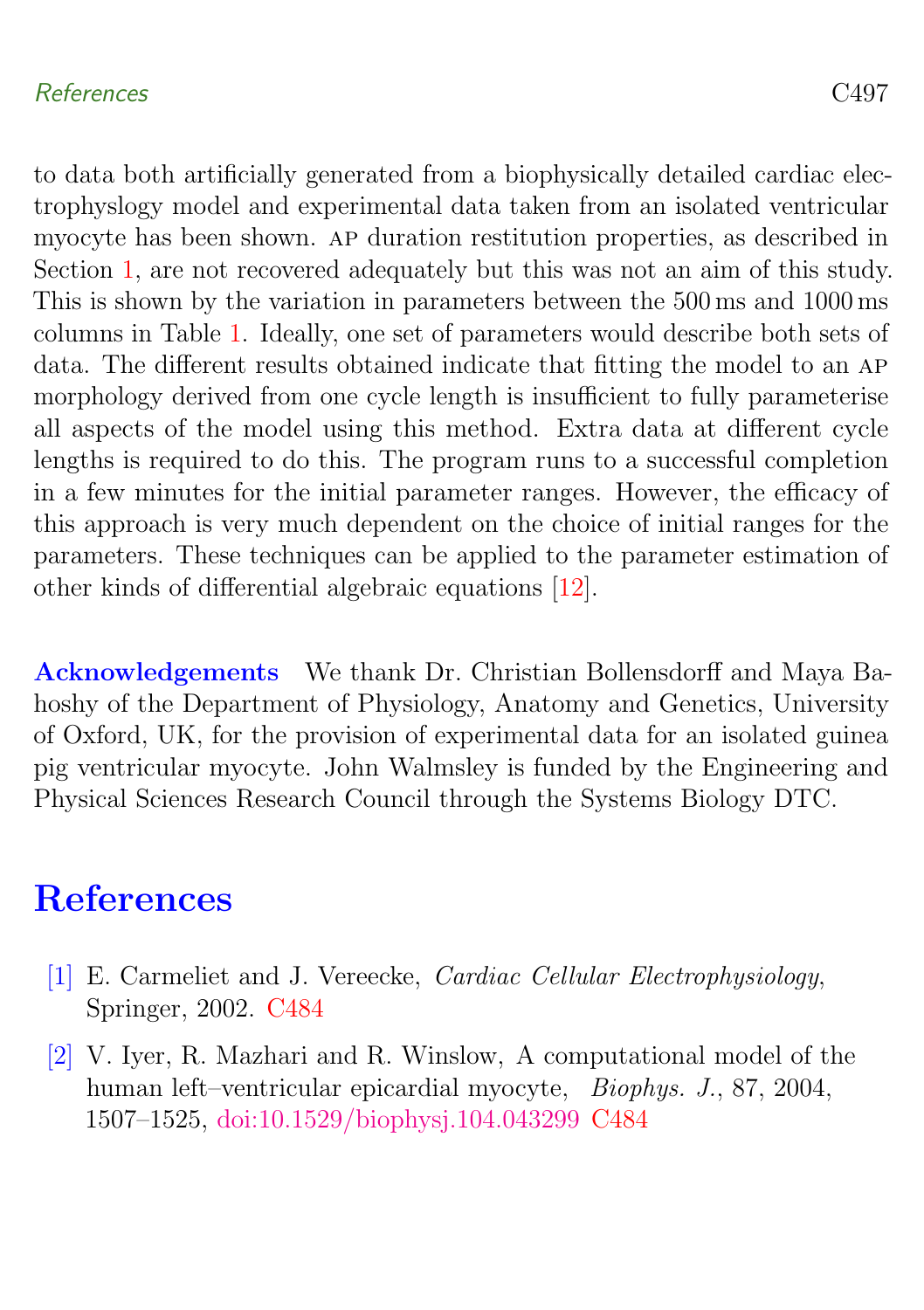#### References C498

- <span id="page-16-0"></span>[3] S. Niederer, M. Fink, D. Noble and N. P. Smith, A meta-analysis of cardiac electrophysiology computational models, Exp. Physiol., 94, 2009, 486–495, [doi:10.1113/expphysiol.2008.044610](http://dx.doi.org/10.1113/expphysiol.2008.044610) [C484](#page-2-0)
- <span id="page-16-1"></span>[4] F. Fenton, and A. Karma, Vortex dynamics in three-dimensional continuous myocardium with fiber rotation: Filament instability and fibrillation, Chaos, 8, 1998, 20–47, [doi:10.1063/1.166311](http://dx.doi.org/10.1063/1.166311) [C485,](#page-3-0) [C486,](#page-4-2) [C487](#page-5-0)
- <span id="page-16-2"></span>[5] A. Bueno-Orovio, E. M. Cherry and F. H. Fenton, Minimal model for human ventricular action potentials in tissue, J. Theor. Biol., 253, 2008, 544–560, [doi:10.1016/j.jtbi.2008.03.029](http://dx.doi.org/10.1016/j.jtbi.2008.03.029) [C485,](#page-3-0) [C486,](#page-4-2) [C488,](#page-6-1) [C493,](#page-11-3) [C494](#page-12-1)
- <span id="page-16-3"></span>[6] J. Walmsley, G. Mirams, M. Bahoshy, C. Bollensdorff, B. Rodriguez and K. Burrage, Phenomenological modeling of cell-to-cell and beat-to-beat variability in isolated Guinea Pig ventricular myocytes, Conf. Proc. IEEE Eng. Med. Biol. Soc. 2010, 2010, 1457–60, [doi:10.1109/IEMBS.2010.5626858](http://dx.doi.org/10.1109/IEMBS.2010.5626858) [C485,](#page-3-0) [C493](#page-11-3)
- <span id="page-16-4"></span>[7] C. Luo and Y. Rudy, A model of the ventricular cardiac action potential. Depolarization, repolarization, and their interaction, Circ. Res., 68, 1991, 1501–1526, [doi:10.1161/01.RES.68.6.1501](http://dx.doi.org/10.1161/01.RES.68.6.1501) [C485,](#page-3-0) [C493](#page-11-3)
- <span id="page-16-5"></span>[8] J. Keener and J. Sneyd, Mathematical Physiology, Springer, 1998. [C487](#page-5-0)
- <span id="page-16-6"></span>[9] M. M. Macconi, B. Morini and M. Porcelli, A Gauss-Newton method for solving bound-constrained underdetermined nonlinear systems, Optimization Method and Software, 24(2), 2010, 219–235, [doi:10.1080/10556780902753031](http://dx.doi.org/10.1080/10556780902753031) [C489](#page-7-1)
- <span id="page-16-7"></span>[10] J. A. Nelder and R. A. Mead, A simplex method for function minimization, Computer Journal, 7, 1965, 308–313, [doi:10.1093/comjnl/7.4.308](http://dx.doi.org/10.1093/comjnl/7.4.308) [C489,](#page-7-1) [C491](#page-9-1)
- <span id="page-16-8"></span>[11] R. C. Eberhart and J. Kennedy, A new optimizer using particle swarm theory, Proc. of the Sixth International Symposium on Micro Machine